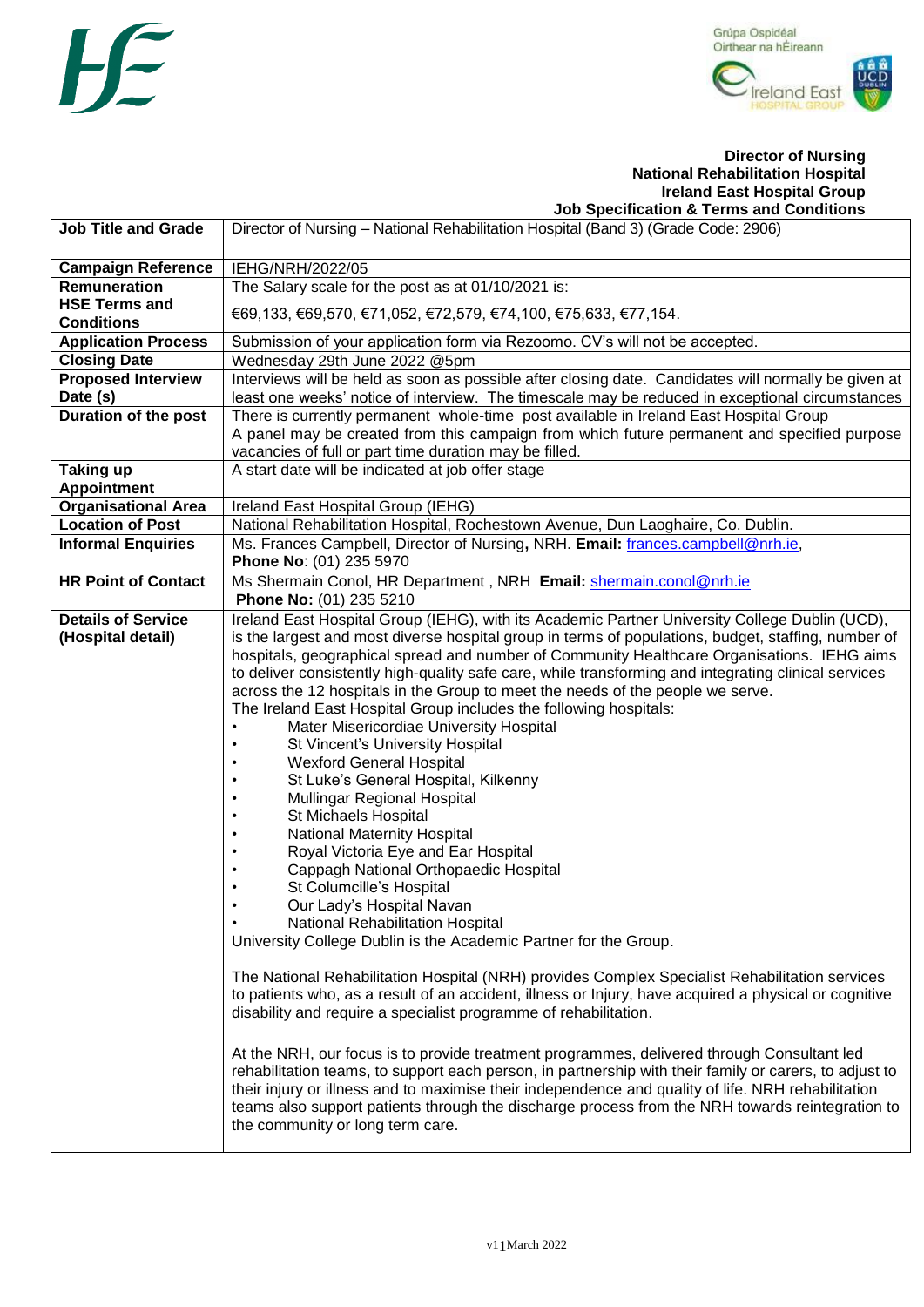|                                  | Rehabilitation Programmes at the NRH are tailored to meet the individual needs of adult and<br>paediatric patients in the following areas of specialty:                                                                                                                                                                                                                                                                                                                                                                                                                                                                                                                                                                                                                                 |
|----------------------------------|-----------------------------------------------------------------------------------------------------------------------------------------------------------------------------------------------------------------------------------------------------------------------------------------------------------------------------------------------------------------------------------------------------------------------------------------------------------------------------------------------------------------------------------------------------------------------------------------------------------------------------------------------------------------------------------------------------------------------------------------------------------------------------------------|
|                                  | Acquired Brain Injury (including, traumatic, non-traumatic brain injury and other<br>neurological conditions)                                                                                                                                                                                                                                                                                                                                                                                                                                                                                                                                                                                                                                                                           |
|                                  | <b>Stroke Specialty Programme</b><br>$\bullet$                                                                                                                                                                                                                                                                                                                                                                                                                                                                                                                                                                                                                                                                                                                                          |
|                                  | Spinal Cord System of Care (including, traumatic, non-traumatic spinal cord injury)                                                                                                                                                                                                                                                                                                                                                                                                                                                                                                                                                                                                                                                                                                     |
|                                  | Prosthetic, Orthotic and Limb Absence Rehabilitation (POLAR)                                                                                                                                                                                                                                                                                                                                                                                                                                                                                                                                                                                                                                                                                                                            |
|                                  | Paediatric Family-Centred Rehabilitation<br>$\bullet$                                                                                                                                                                                                                                                                                                                                                                                                                                                                                                                                                                                                                                                                                                                                   |
|                                  | <b>Outpatient Programme</b>                                                                                                                                                                                                                                                                                                                                                                                                                                                                                                                                                                                                                                                                                                                                                             |
|                                  | The NRH is a fully publicly funded hospital and operates on the ethos of providing high quality<br>care and treatment to patients irrespective of background or status, but on the basis of clinical<br>need. It is a tertiary referral hospital, and the only hospital of its type in the country.                                                                                                                                                                                                                                                                                                                                                                                                                                                                                     |
|                                  | NRH has undergone a major transformation of facilities and services. It recently moved into state-<br>of-the-art purpose built 120 bed accommodation block including integrated therapy spaces, a<br>hydrotherapy pool and sports facilities, as part of Phase 1 of its new hospital.                                                                                                                                                                                                                                                                                                                                                                                                                                                                                                   |
|                                  | The enhanced environment in the new hospital contributes towards patients achieving optimum<br>outcomes from their Rehabilitation Programme and enables staff to deliver services in a new and<br>innovative environment designed specifically around patients' needs.                                                                                                                                                                                                                                                                                                                                                                                                                                                                                                                  |
|                                  | The NRH has ambitious plans to further develop and expand its services into the future. The NRH<br>site development is conceived in three principle phases with Phase 2 planned next for Hospital.<br>This phase will be dedicated to expansion and improvement of the facilities for existing therapies,<br>clinical services and support facilities and a proposed increase in beds. Phase 3 will include a<br>further increase in beds and service capacity of the hospital and provides for scaling the National<br>Rehabilitation Hospital up to 235 beds.                                                                                                                                                                                                                         |
|                                  | The NRH is proud to have been awarded a maximum Three-Year Accreditation by CARF<br>(Commission for Accreditation of Rehabilitation Facilities). This accreditation extends to June<br>2023, when the hospital will be surveyed again by CARF.                                                                                                                                                                                                                                                                                                                                                                                                                                                                                                                                          |
| <b>Reporting</b><br>Relationship | The post holder will report to the NRH Chief Executive Officer or nominee and will also have a<br>professional reporting relationship to the Chief Director of Nursing and Midwifery, for the IEHG.                                                                                                                                                                                                                                                                                                                                                                                                                                                                                                                                                                                     |
| <b>Purpose of the Post</b>       | The main role of the Director of Nursing will ensure delivery of exceptional patient care in an<br>environment where quality, respect, caring and compassion are at the centre of all we do.<br>The Director of Nursing is responsible for the management and development of the Nursing<br>Department. The function of the role is to provide leadership for the Nursing Department in such a<br>way as to support and ensure the delivery of the highest standard of patient care throughout the<br>Hospital by operating in accordance with the organisation's policies, working effectively, in<br>collaboration with other professionals and managers to achieve the goals of the hospital and to<br>contribute to the development of the NRH within the resources made available. |
| Overview of the role             | The Director of Nursing is responsible for the overall management of the Nursing Service and staff<br>providing this service to ensure the delivery of a high quality standard of nursing care that is person<br>centred and in line with the organisation's strategic goals. The role of the Director of Nursing will<br>be to foster learning, innovation and creativity in the Nursing Department and to support and<br>encourage the Nursing workforce to reach their full potential.                                                                                                                                                                                                                                                                                               |
|                                  | The Director of Nursing will build an inclusive, capable and highly skilled workforce with the<br>capability of meeting the future model of care provision for Specialist Rehabilitation Services in<br>Ireland. The National Trauma Strategy, National Clinical Programmes in Rehabilitation Medicine,<br>Slaintecare together with the NRH's strategic plans, signal the direction of the hospital specialised<br>rehabilitation and clinical services for the years ahead.                                                                                                                                                                                                                                                                                                           |
|                                  | The Director of Nursing will effectively manage the organisational delivery of Nursing Services for<br>the hospital and to have in place and maintain appropriate progressive nursing management<br>strategies to enable the delivery of person centred care to patients throughout all of our services.                                                                                                                                                                                                                                                                                                                                                                                                                                                                                |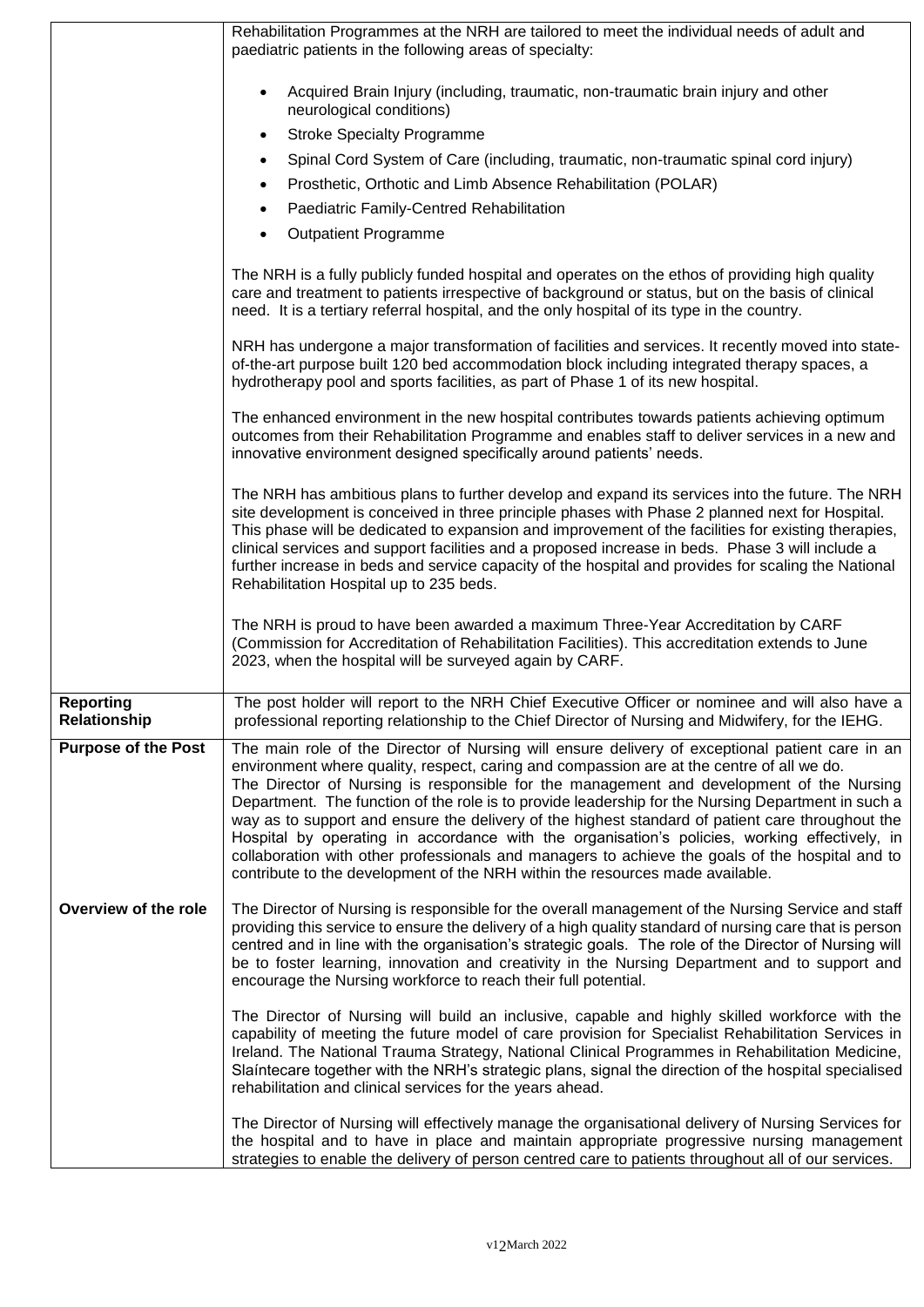|                             | The appointee will play a central role in the continuing development of NRH and in assisting the<br>hospital in meeting challenges and opportunities with the planned future expansions of its complex<br>specialist rehabilitation services to adults and children in its six clinical programmes.                                                                         |  |
|-----------------------------|-----------------------------------------------------------------------------------------------------------------------------------------------------------------------------------------------------------------------------------------------------------------------------------------------------------------------------------------------------------------------------|--|
| <b>Principal Duties and</b> | <b>Leadership and Accountability &amp; Delivery of Change:</b>                                                                                                                                                                                                                                                                                                              |  |
| <b>Responsibilities</b>     | The Director of Nursing will:                                                                                                                                                                                                                                                                                                                                               |  |
|                             | Provide strategic and clinical leadership and direction for nursing and related services<br>which result in the delivery of effective, efficient, quality assured and patient centred<br>nursing care.                                                                                                                                                                      |  |
|                             | Capacity for management responsibility and initiative to operate successfully in a<br>$\bullet$<br>challenging healthcare environment, balancing change with continuity.                                                                                                                                                                                                    |  |
|                             | Develop a shared sense of commitment and participate among staff in the management of<br>$\bullet$<br>change, the development of the nursing services and in responding to the changing health<br>needs of patients.                                                                                                                                                        |  |
|                             | Develop, maintain and review the nursing organisational structure within the context of<br>$\bullet$<br>overall organisational objectives.                                                                                                                                                                                                                                  |  |
|                             | Be responsible for strategy and policy on practice development, education and professional<br>$\bullet$<br>duties imposed by statue or determination.                                                                                                                                                                                                                       |  |
|                             | Promote and support the Assistant Directors of Nursing in the promotion and<br>$\bullet$<br>maintenance of harmonious relationships with management and staff from other<br>disciplines throughout the hospital.                                                                                                                                                            |  |
|                             | Ensure that the appropriate reporting relationships, records, and information retrieval<br>systems are in place for the senior management team the Assistant Directors of Nursing<br>to enable effective and accountable reporting to take place.                                                                                                                           |  |
|                             | Participate as a core member of the Hospital Management Team and contribute to<br>$\bullet$<br>preparation of plans for services within the Hospital.                                                                                                                                                                                                                       |  |
|                             | Continuously strives to improve service delivery, to proactively identify areas for<br>improvement, exploring possible solutions with a strong service and patient centric focus.<br>Creates a work environment that encourages creative thinking and to maintain focus,<br>$\bullet$<br>intensity and persistence, even under increasing complex and demanding conditions. |  |
|                             | Keep the General Manager appraised of any significant development within his/her area of<br>$\bullet$<br>responsibility and perform such additional duties as may be assigned from time to time by<br>the General Manager (or other designated officer)                                                                                                                     |  |
|                             | <b>Planning</b>                                                                                                                                                                                                                                                                                                                                                             |  |
|                             | The Director of Nursing will:                                                                                                                                                                                                                                                                                                                                               |  |
|                             | Set key objectives for the nursing service on an annual basis.                                                                                                                                                                                                                                                                                                              |  |
|                             | Formulate policies and the selection, introduction and development of information and<br>$\bullet$<br>other systems for the nursing service.                                                                                                                                                                                                                                |  |
|                             | Develop knowledge of systems used by nurses in other agencies and/or countries including<br>$\bullet$<br>staffing, personnel, financial and patient information systems.                                                                                                                                                                                                    |  |
|                             | Prepare reports on nursing and related activities and expenditure as requested by General<br>$\bullet$<br>Manager or Chief Director of Nursing and Midwifery (or other designated officer). Define<br>objectives and identify action plans.                                                                                                                                 |  |
|                             | Develop an annual strategic plan for nursing.<br>$\bullet$                                                                                                                                                                                                                                                                                                                  |  |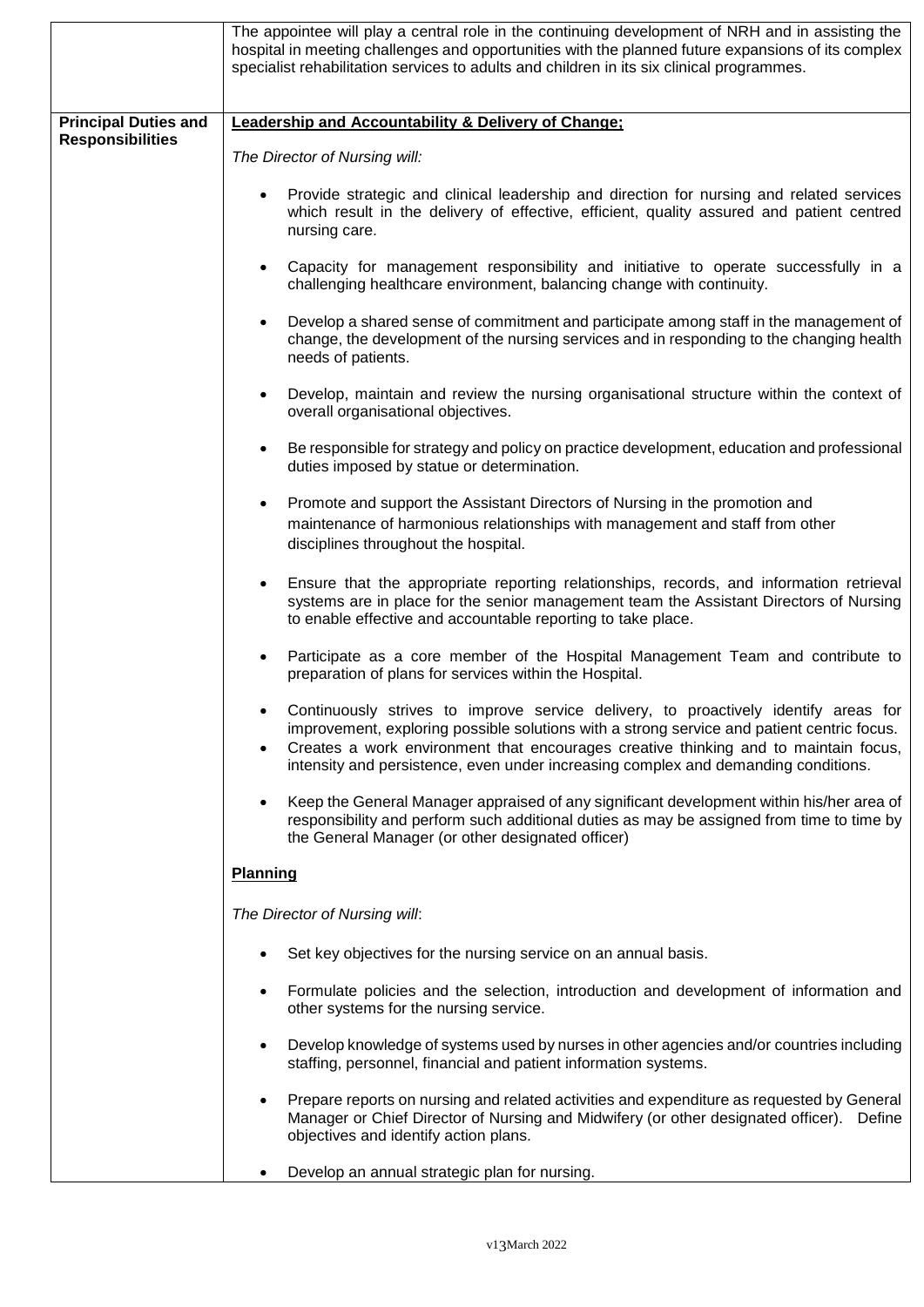|           | Participate as a member of the Management Team if and when required by the General<br>Manager.                                                                                                                                                                                                                                              |
|-----------|---------------------------------------------------------------------------------------------------------------------------------------------------------------------------------------------------------------------------------------------------------------------------------------------------------------------------------------------|
|           | Accept responsibility for the management of all nursing services over a 24 hours period<br>and ensure that systems are in place to support this responsibility.                                                                                                                                                                             |
|           | Support the Clinical Governance and Directorate Model and ensure nurse managers<br>assigned to the directorate are integrated with the Delivery model.                                                                                                                                                                                      |
|           | <b>Admission and Discharge- Patient Flow</b>                                                                                                                                                                                                                                                                                                |
|           | The Director of Nursing will:                                                                                                                                                                                                                                                                                                               |
|           | Be responsible and accountable for a robust Patient Flow system.                                                                                                                                                                                                                                                                            |
|           | Promote and support the development and implement operational policies, protocols and<br>guidelines to ensure that all beds are filled in a timely manner according to the<br>dependency rehabilitation complexity scale to ensure the effective utilization of beds,<br>systematic audit of bed usage.and other hospital related services. |
| $\bullet$ | Oversee the development and implementation of the concept of collaborative care<br>planning in conjunction with other professionals.                                                                                                                                                                                                        |
|           | Collaborate with interdisciplinary team on reaching waiting list targets.                                                                                                                                                                                                                                                                   |
|           | Develop the concept of collaborative care planning in conjunction with other professionals.                                                                                                                                                                                                                                                 |
|           | Develop and implement a discharge policy and ensure good liaison with the community<br>services.                                                                                                                                                                                                                                            |
|           | <b>Personnel Management</b>                                                                                                                                                                                                                                                                                                                 |
|           | The Director of Nursing will:                                                                                                                                                                                                                                                                                                               |
|           | Participate, as required, in the recruitment, selection and appointment of nursing and<br>related staff.                                                                                                                                                                                                                                    |
|           | Ensure the optimum and effective use of staff through efficient rostering, skill/grade mix<br>planning, workload measurement, staff profiling and deployment.                                                                                                                                                                               |
|           | Initiate the implementation of an on-going development and individual performance review<br>process and foster a high level of morale among staff by effective motivation and<br>communication.                                                                                                                                             |
|           | Participate in the formulation of relevant personnel policies and procedure.                                                                                                                                                                                                                                                                |
|           | Manage industrial relation issues relating to nursing in consultation with HR Department.                                                                                                                                                                                                                                                   |
|           | Promote and maintain a safe environment for staff.<br>Develop and implement Risk<br>Management and Health and Safety strategies in consultation with appropriate personnel.                                                                                                                                                                 |
|           | Monitor staff turnover and absenteeism so as to maintain an acceptable level of<br>continuity of patient care and the efficient use of assigned staff.                                                                                                                                                                                      |
|           | Develop and implement, in accordance with hospital policy, induction programmes for<br>new nursing staff.                                                                                                                                                                                                                                   |
|           |                                                                                                                                                                                                                                                                                                                                             |

Π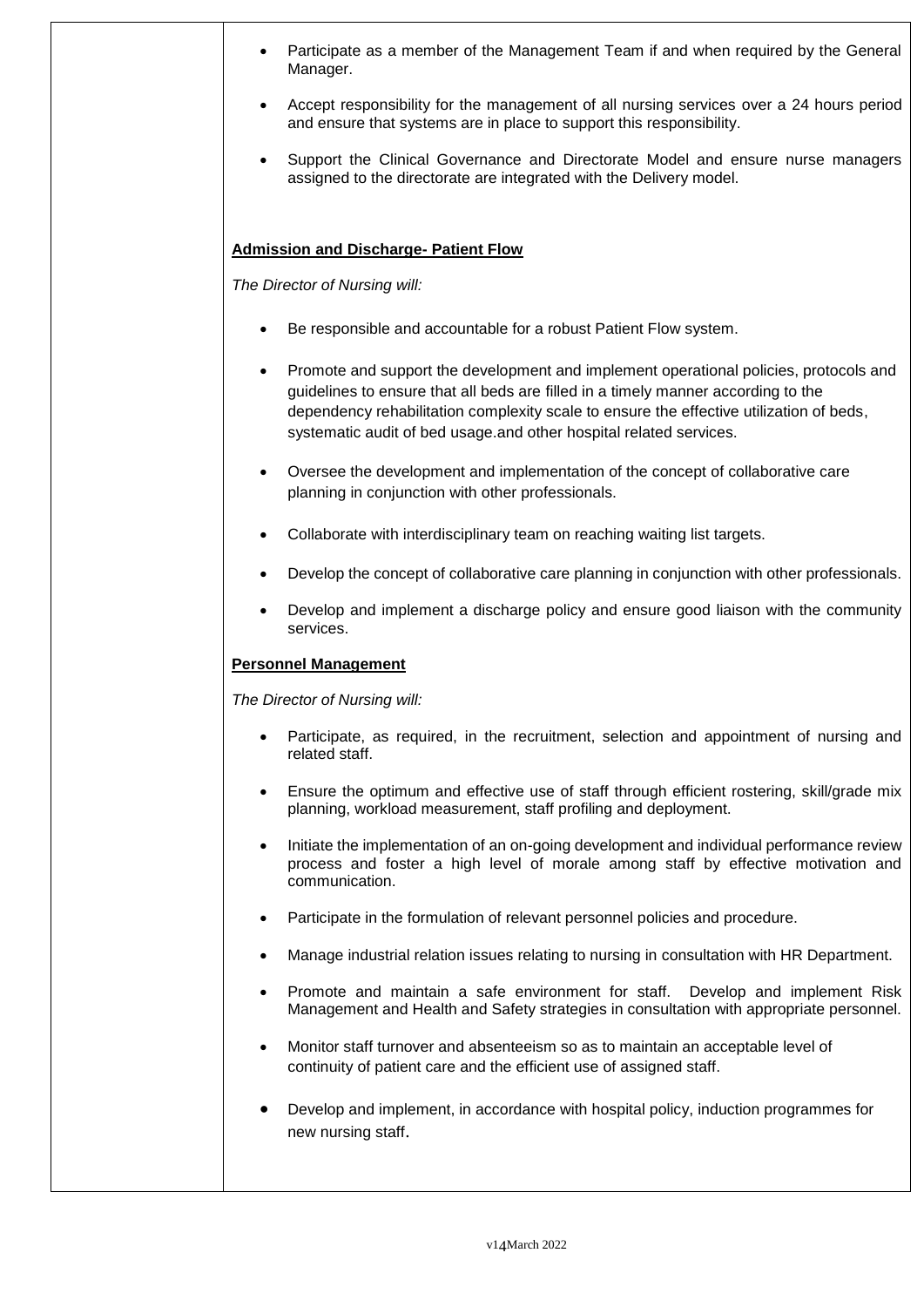# **Practice Development**

*The Director of Nursing will:*

- In collaboration with the Nursing Education Department and NRH Academic and Research Department, ensure that appropriate professional development programmes, education, research and training opportunities are in place and available to facilitate the continuing education and professional development of both registered nursing staff and support staff within the Department.
- Liaise and collaborate with external agencies as appropriate and represent nursing service and nursing education interests.
- In collaboration with the Nursing Education Department, support and promote the expansion of undergraduate nursing students placement ensuring there is an excellent learning environment.
- Form effective collaborative working and information exchange arrangements with other key senior staff in the health care system and appropriate professional bodies and institutes.
- Develop, monitor, and review competency and performance development procedures which identify the performance and potential of staff.
- Promote professional growth and development.
- Engage in interdisciplinary research opportunities across the hospital and with our Third Level Institutions to advance nursing practice and improve patient outcomes.
- Initiate, lead, facilitate and promote participation in relevant nursing research. Monitor recent nursing research and new developments and promote awareness of ongoing and current research into issues affecting patient care within the nursing service of the hospital.
- Facilitate and promote the sharing of a range of practice-based initiatives across the hospital services.
- Support Clinical Nurse Specialist (CNS) and Advanced Nurse Practitioners in their roles

## **Performance Management**

*The Director of Nursing will:*

- Drive and promote a performance management culture.
- Identify and develop Key Performance Indicators (KPIs) which are congruent with the Hospitals service plan targets.
- Ensure the management and delivery of KPIs is a routine and core business objective.
- Develop and monitor action plans that address non-attainment of KPI targets.

#### **Finance**

*The Director of Nursing will:*

 Prepare annual financial estimates of nursing and related workforce, including education and training needs.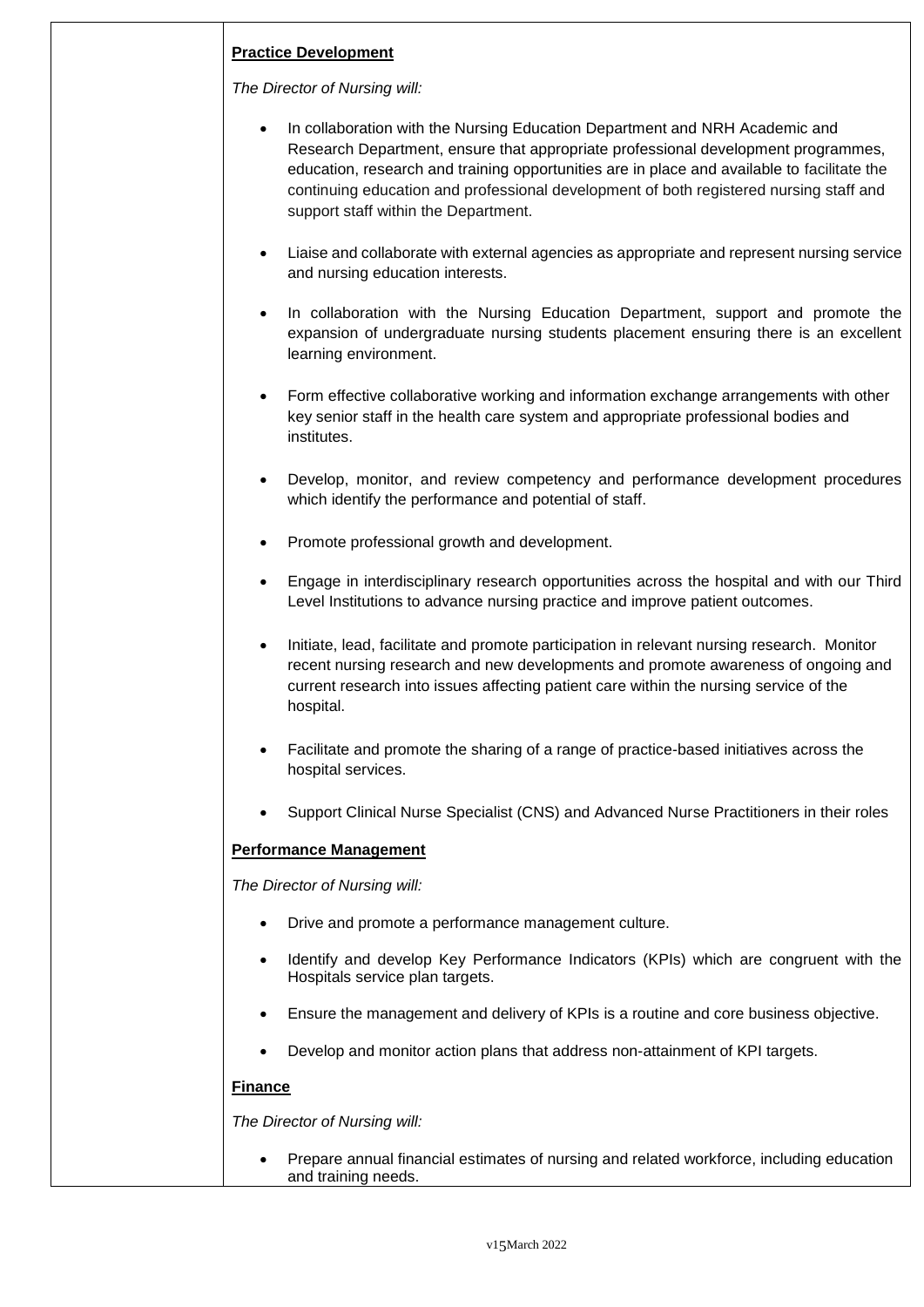| including the assessment of priorities in pay and non-pay expenditure.                                                                                                                                                                                                                                                                                                                                     |
|------------------------------------------------------------------------------------------------------------------------------------------------------------------------------------------------------------------------------------------------------------------------------------------------------------------------------------------------------------------------------------------------------------|
| Ensure expenditure is controlled within budget and identify potential for efficiency saving<br>$\bullet$<br>through improved practices and innovation.                                                                                                                                                                                                                                                     |
| Delegate, as appropriate, budgetary control and implement monthly expenditure audit<br>systems.                                                                                                                                                                                                                                                                                                            |
| <b>Education</b>                                                                                                                                                                                                                                                                                                                                                                                           |
| The Director of Nursing will:                                                                                                                                                                                                                                                                                                                                                                              |
| Ensure that appropriate in-service education programmes and ongoing learning needs<br>are met for all assigned staff. Liaise and co-operate with appropriate third level education<br>institutes.                                                                                                                                                                                                          |
| Monitor recent nursing research and new developments. Initiate, facilitate and take part<br>in relevant nursing research and promote awareness of ongoing and current research<br>into issues affecting patient care.                                                                                                                                                                                      |
| <b>Quality Assurance</b>                                                                                                                                                                                                                                                                                                                                                                                   |
| The Director of Nursing will:                                                                                                                                                                                                                                                                                                                                                                              |
| Ensure that modern standards of clinical nursing care are in operation and that regular<br>monitoring of nursing care is undertaken through audit.                                                                                                                                                                                                                                                         |
| Develop a philosophy for nursing which reflects the HSE's commitment to the provision of<br>a high standard of nursing care and which fulfils the expectation of the Patient's Charter.                                                                                                                                                                                                                    |
| Ensure that nursing services are aligned with the quality and patients safety systems of the<br>HSE and work in closely with the quality and patient safety managers within NRH and<br>IEHG.                                                                                                                                                                                                               |
| Implement HSE policy on complaints and patient services                                                                                                                                                                                                                                                                                                                                                    |
| Maintain good collaborative working relationships and communications with appropriate<br>statutory, professional and voluntary organisations responsible for and/or participating in<br>health care.                                                                                                                                                                                                       |
| Ensure adherence to all codes and guidelines relating to professional nursing practice and<br>behaviour.                                                                                                                                                                                                                                                                                                   |
| Have a working knowledge of the Health Information and Quality Authority (HIQA)<br>Standards as they apply to the role for example, Standards for Healthcare, National<br>Standards for the Prevention and Control of Healthcare Associated Infections, Hygiene<br>Standards etc. and comply with associated HSE protocols for implementing and<br>maintaining these standards as appropriate to the role. |
| Support, promote and actively participate in sustainable energy, water and waste initiatives<br>to create a more sustainable, low carbon and efficient health service.                                                                                                                                                                                                                                     |
| To act as spokesperson for the Organisation as required                                                                                                                                                                                                                                                                                                                                                    |
| Demonstrate pro-active commitment to all communications with internal and external<br>stakeholders                                                                                                                                                                                                                                                                                                         |
|                                                                                                                                                                                                                                                                                                                                                                                                            |

Participate as a key manager in the overall financial/business planning of the hospital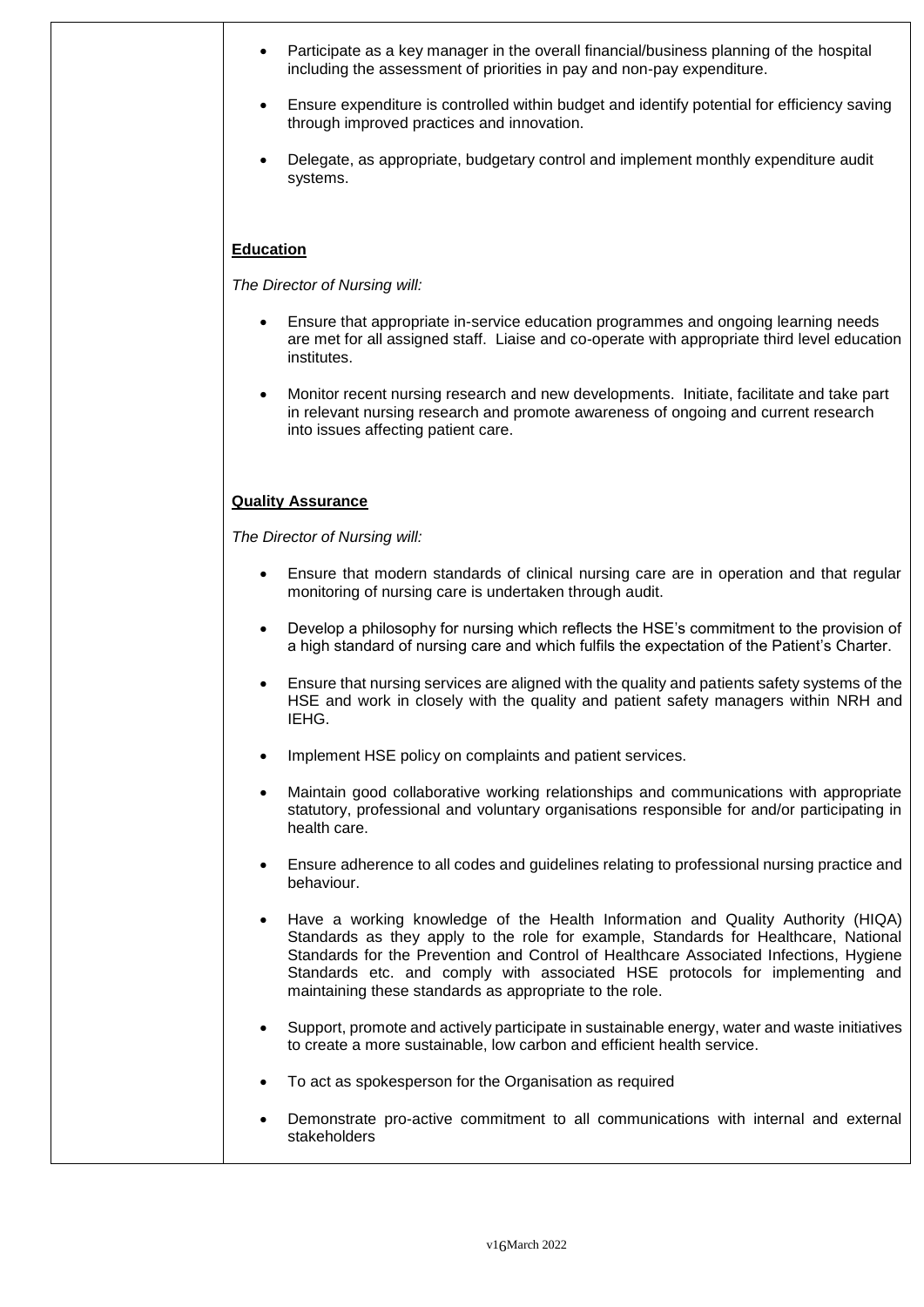|                             | As a mandated person under the Children First Act 2015 you will have a legal obligation to<br>$\bullet$<br>report child protection concerns at or above a defined threshold to TUSLA & to assist<br>TUSLA, if requested, in assessing a concern which has been the subject of a mandated<br>report.                                                                                                                                                                                                                                                                     |
|-----------------------------|-------------------------------------------------------------------------------------------------------------------------------------------------------------------------------------------------------------------------------------------------------------------------------------------------------------------------------------------------------------------------------------------------------------------------------------------------------------------------------------------------------------------------------------------------------------------------|
|                             | As this post is one of those designated under the Protection for Persons Reporting Child<br>$\bullet$<br>Abuse Act 1998, appointment to this post appoints one as a Designated Officer in<br>accordance with Section 2 of the Act. You will remain a Designated Officer for the duration<br>of your appointment to your current post or for the duration of your appointment to such<br>other post as is included in the categories specified in the Ministerial Direction. You will<br>receive full information on your responsibilities under the Act on appointment. |
|                             | The above Job Specification is not intended to be a comprehensive list of all duties<br>involved and consequently, the post holder may be required to perform other duties as<br>appropriate to the post which may be assigned to them from time to time and to contribute<br>to the development of the post while in office.                                                                                                                                                                                                                                           |
| <b>Eligibility Criteria</b> | Candidates must on the latest date for receiving completed application forms for the office<br>possess:                                                                                                                                                                                                                                                                                                                                                                                                                                                                 |
| <b>Qualifications and/</b>  |                                                                                                                                                                                                                                                                                                                                                                                                                                                                                                                                                                         |
| or experience               | 1. Statutory Registration, Professional Qualifications, Experience, etc.<br>Eligible applicants will be those who on the closing date for the competition:<br>(a)                                                                                                                                                                                                                                                                                                                                                                                                       |
|                             | Are registered, or are eligible for registration, in the General Nurse Division, and<br>i.<br>other divisions as relevant to the specific service, of the Register of Nurses and<br>Midwives, as appropriate, maintained by the Nursing & Midwifery Board of Ireland<br>[NMBI] (Bord Altranais agus Cnáimhseachais na hÉireann).                                                                                                                                                                                                                                        |
|                             | And                                                                                                                                                                                                                                                                                                                                                                                                                                                                                                                                                                     |
|                             | ii.<br>Have 10 years post registration nursing experience and 5 years nursing management<br>experience at a minimum of Clinical Nurse Manager 2 (CNM 2) level of which 3 must<br>have been in an acute setting.                                                                                                                                                                                                                                                                                                                                                         |
| And                         |                                                                                                                                                                                                                                                                                                                                                                                                                                                                                                                                                                         |
|                             | iii.<br>Have successfully completed a post registration programme of study, as certified by the<br>education provider, which verifies that the applicant has achieved a National Framework<br>of Qualifications (NFQ) major academic Level 9 or higher award maintained by Quality &<br>Qualifications of Ireland (QQI) or can provide written evidence from the Higher Education<br>Institute that they have achieved the number of ECTS credits equivalent to a Level 9 or<br>higher in a health care or management related area.                                     |
| And                         |                                                                                                                                                                                                                                                                                                                                                                                                                                                                                                                                                                         |
|                             | Candidates must possess the requisite clinical, leadership, managerial and administrative<br>(b)<br>knowledge and ability for the proper discharge of the duties of the office.                                                                                                                                                                                                                                                                                                                                                                                         |
|                             | <b>Annual registration</b><br>2.                                                                                                                                                                                                                                                                                                                                                                                                                                                                                                                                        |
|                             | (i)<br>Practitioners must maintain live annual registration in the General Nurse<br>Division, and other divisions as relevant to the specific service, of the<br>Register of Nurses and Midwives, as appropriate, maintained by the<br>Nursing & Midwifery Board of Ireland [NMBI] (Bord Altranais agus<br>Cnáimhseachais na hÉireann).                                                                                                                                                                                                                                 |
|                             | And<br>Practitioners must confirm annual registration with NMBI to the HSE by<br>(ii)<br>way of the annual Patient Safety Assurance Certificate (PSAC).                                                                                                                                                                                                                                                                                                                                                                                                                 |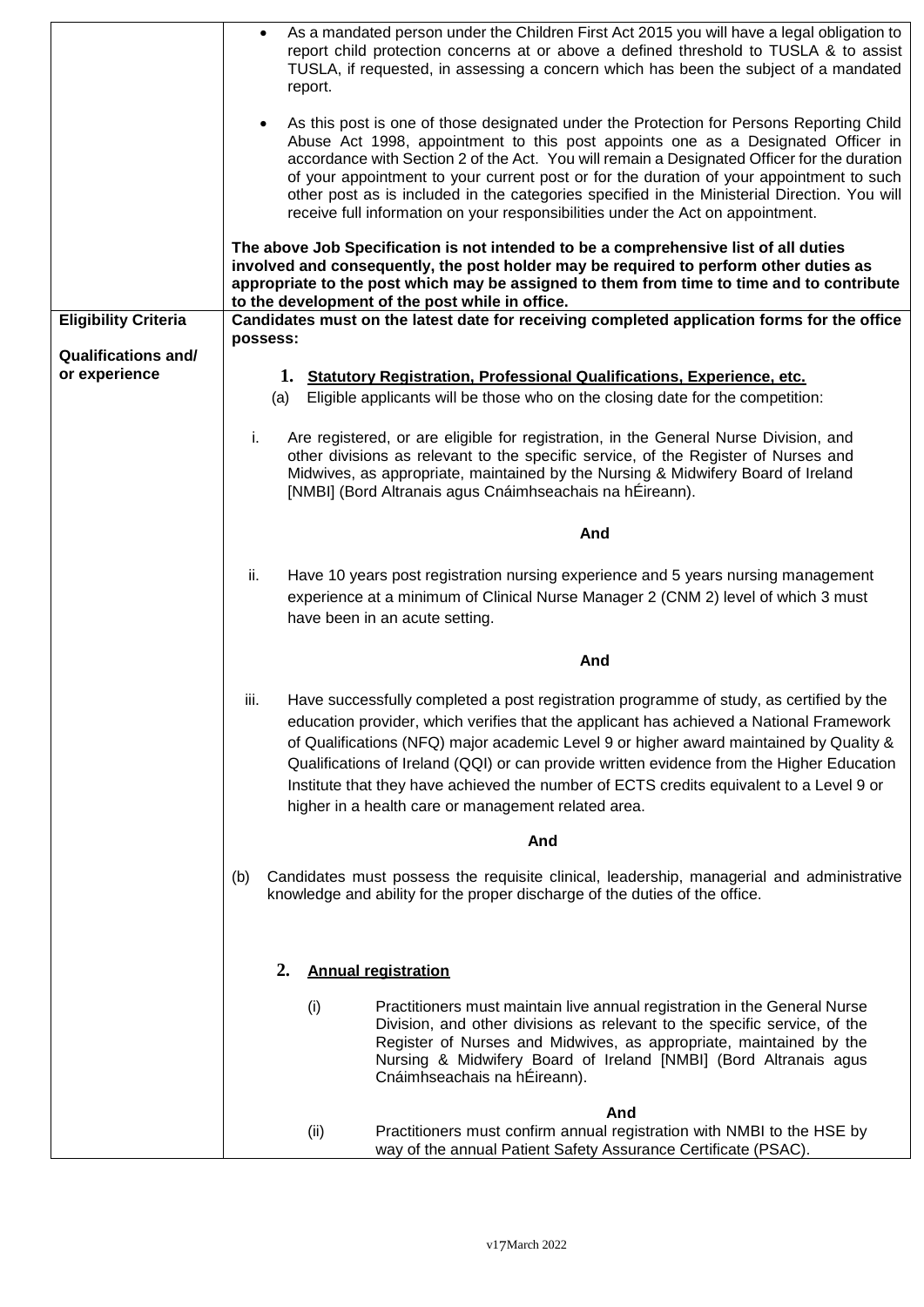|                                                 | 1.<br>Age<br>Age restriction shall only apply to a candidate where s/he is not classified as a new entrant<br>(within the meaning of the Public Service Superannuation (Miscellaneous Provisions) Act,<br>2004). A candidate who is not classified as a new entrant must be under<br>65 years of age on the first day of the month in which the latest date for receiving completed<br>application forms for the office occurs. |  |
|-------------------------------------------------|---------------------------------------------------------------------------------------------------------------------------------------------------------------------------------------------------------------------------------------------------------------------------------------------------------------------------------------------------------------------------------------------------------------------------------|--|
|                                                 | 2.<br><b>Health</b><br>Candidates for and any person holding the office must be fully competent and<br>capable of undertaking the duties attached to the office and be in a state of health<br>such as would indicate a reasonable prospect of ability to render regular and efficient<br>service.                                                                                                                              |  |
|                                                 | 3.<br><b>Character</b><br>Candidates for and any person holding the office must be of good character.                                                                                                                                                                                                                                                                                                                           |  |
| <b>Post Specific</b>                            | Demonstrate depth and breadth of senior nursing leadership experience at a<br>$\bullet$                                                                                                                                                                                                                                                                                                                                         |  |
| <b>Requirements</b>                             | management level.<br>The post holder will be required to demonstrate a special interest in the area of                                                                                                                                                                                                                                                                                                                          |  |
|                                                 | rehabilitation.                                                                                                                                                                                                                                                                                                                                                                                                                 |  |
|                                                 |                                                                                                                                                                                                                                                                                                                                                                                                                                 |  |
| <b>Other requirements</b>                       | A flexible approach to working hours to ensure deadlines are met on time.<br>$\bullet$                                                                                                                                                                                                                                                                                                                                          |  |
| specific to the post                            | Access to transport as the post will involve travel.<br>$\bullet$<br>Expect to represent Nursing on National committee as required<br>$\bullet$                                                                                                                                                                                                                                                                                 |  |
| <b>Skills, competencies</b><br>and/or knowledge | Candidates must demonstrate the following:                                                                                                                                                                                                                                                                                                                                                                                      |  |
|                                                 | <b>Professional/Clinical knowledge</b>                                                                                                                                                                                                                                                                                                                                                                                          |  |
|                                                 | Demonstrate a high degree of commitment, professionalism and dedication to the philosophy<br>٠                                                                                                                                                                                                                                                                                                                                  |  |
|                                                 | of nursing and quality health care provision.<br>Demonstrate relevant knowledge expertise and experience from an acute hospital<br>$\bullet$                                                                                                                                                                                                                                                                                    |  |
|                                                 | perspective in order to discharge the duties of this senior nursing post.                                                                                                                                                                                                                                                                                                                                                       |  |
|                                                 | Demonstrates knowledge of rehabilitation services for patients                                                                                                                                                                                                                                                                                                                                                                  |  |
|                                                 | Demonstrate evidence of policy development and the ability to translate policy into action.<br>$\bullet$<br>Demonstrate knowledge of financial/budget management.<br>$\bullet$                                                                                                                                                                                                                                                  |  |
|                                                 | Demonstrate knowledge and experience of quality audit/assurance systems.<br>$\bullet$                                                                                                                                                                                                                                                                                                                                           |  |
|                                                 | Be fully conversant with the Requirement & Standards for Nurse Registration Education<br>$\bullet$<br>Programmes of Nursing Midwifery Board Ireland and all other relevant publications that                                                                                                                                                                                                                                    |  |
|                                                 | impact on the Nurse Education, Training, Learning and Professional Development.                                                                                                                                                                                                                                                                                                                                                 |  |
|                                                 | Demonstrate knowledge of other professional issues related to relevant areas of nursing.<br>$\bullet$                                                                                                                                                                                                                                                                                                                           |  |
|                                                 | <b>Planning and Organising Resources</b>                                                                                                                                                                                                                                                                                                                                                                                        |  |
|                                                 | Demonstrate ability to plan, organise and deliver services in an efficient, effective and<br>$\bullet$                                                                                                                                                                                                                                                                                                                          |  |
|                                                 | resourceful manner, within a model of patient centred care and value for money.<br>Demonstrate ability to manage deadlines and effectively handle multiple tasks.<br>$\bullet$                                                                                                                                                                                                                                                  |  |
|                                                 |                                                                                                                                                                                                                                                                                                                                                                                                                                 |  |
|                                                 | <b>Building and Maintaining Relationships: Leadership, Managing People &amp; Team Skills</b>                                                                                                                                                                                                                                                                                                                                    |  |
|                                                 | Demonstrate leadership and managerial skills at a significantly high level, and the ability to<br>$\bullet$<br>influence others.                                                                                                                                                                                                                                                                                                |  |
|                                                 | Demonstrate flexibility and openness to change and ability to lead and support others in a<br>$\bullet$<br>changing environment.                                                                                                                                                                                                                                                                                                |  |
|                                                 | Demonstrate ability to manage and motivate, and commit to individual and team development<br>$\bullet$                                                                                                                                                                                                                                                                                                                          |  |
|                                                 | in order to maximize performance at work.<br>Demonstrate the ability to foster a learning culture amongst staff and colleagues to drive<br>$\bullet$                                                                                                                                                                                                                                                                            |  |
|                                                 | continuous improvement in services to patients.                                                                                                                                                                                                                                                                                                                                                                                 |  |
|                                                 |                                                                                                                                                                                                                                                                                                                                                                                                                                 |  |
|                                                 | Demonstrate ability to work effectively with multi-disciplinary teams.<br>$\bullet$<br>Demonstrate the ability to give and receive feedback that is constructive.                                                                                                                                                                                                                                                               |  |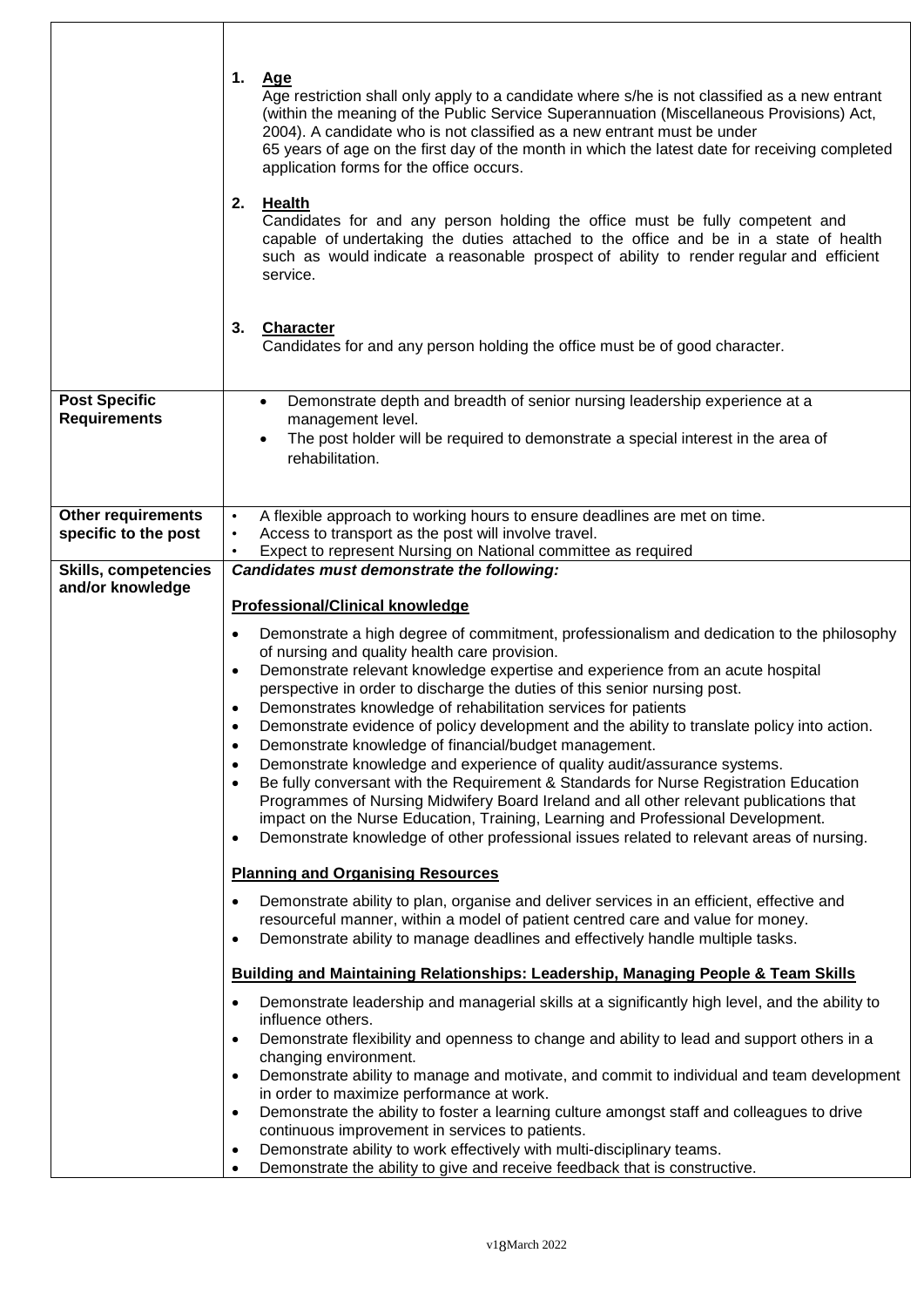| Articulates a compelling vision for the role and contribution of each team member to the service.<br>$\bullet$<br>Takes the lead on standards setting and implementation.<br>$\bullet$<br>Has a strong focus on developing the contribution of staff at all levels.<br>$\bullet$<br>Demonstrate an empowering style as a coach or mentor to others as required, providing advice<br>$\bullet$<br>and guidance in supporting the identification, implementation, and delivery of evidenced-based<br>care in the Nursing Department.<br><b>Evaluating Information and Judging Situations</b><br>Demonstrate the ability to evaluate information and solve problems.<br>$\bullet$<br>Looks ahead and anticipates substantive issues.<br>٠<br>Adopts a proactive forward planning approach to service delivery in consultation with relevant<br>$\bullet$<br>stakeholders.<br>Demonstrate the ability to collect, analyse and report on data to enhance evidence-based<br>$\bullet$<br>practice, improve patient outcomes effect change within the nursing department.<br>Demonstrate ability to give and receive feedback in relation to identifying areas for<br>$\bullet$<br>improvement in practice activity, and the ability to work effectively within a team and possess<br>innovation and creativity to deal with challenging situations<br><b>Commitment to Providing a Quality Service</b><br>Demonstrate understanding of, and commitment to, the underpinning requirements and key<br>$\bullet$<br>processes in providing quality patient centred care.<br>Demonstrate an ability to monitor and evaluate service performance and levels of care<br>$\bullet$<br>Demonstrates the ability to adapt a corporate overview; sees the bigger picture of service<br>$\bullet$<br>delivery and appreciates the interconnectedness of issues. |                                                                                                                                                                                                                                                                                                                                                                                                                                                                                                                                                                                                                                                                                                                                                                                                                                                |
|------------------------------------------------------------------------------------------------------------------------------------------------------------------------------------------------------------------------------------------------------------------------------------------------------------------------------------------------------------------------------------------------------------------------------------------------------------------------------------------------------------------------------------------------------------------------------------------------------------------------------------------------------------------------------------------------------------------------------------------------------------------------------------------------------------------------------------------------------------------------------------------------------------------------------------------------------------------------------------------------------------------------------------------------------------------------------------------------------------------------------------------------------------------------------------------------------------------------------------------------------------------------------------------------------------------------------------------------------------------------------------------------------------------------------------------------------------------------------------------------------------------------------------------------------------------------------------------------------------------------------------------------------------------------------------------------------------------------------------------------------------------------------------------------------------------------------------------------|------------------------------------------------------------------------------------------------------------------------------------------------------------------------------------------------------------------------------------------------------------------------------------------------------------------------------------------------------------------------------------------------------------------------------------------------------------------------------------------------------------------------------------------------------------------------------------------------------------------------------------------------------------------------------------------------------------------------------------------------------------------------------------------------------------------------------------------------|
|                                                                                                                                                                                                                                                                                                                                                                                                                                                                                                                                                                                                                                                                                                                                                                                                                                                                                                                                                                                                                                                                                                                                                                                                                                                                                                                                                                                                                                                                                                                                                                                                                                                                                                                                                                                                                                                | Designs and implements structure, policies and systems for the management of service<br>$\bullet$<br>delivery in consultation with key stakeholders and ensure clear role accountability for service<br>levels, quality and decision making discretion.<br>Demonstrate knowledge of practice development and quality improvement in nursing<br>$\bullet$<br>services within hospital care setting.<br>Demonstrate knowledge of Quality Care Metrics and clinical audit.<br>$\bullet$<br>Possess knowledge, understanding and experience in quality improvement, it's practical<br>$\bullet$<br>application in meeting patients' needs and its relationship to strategic development.<br>Demonstrate awareness of the factors involved in creating, maintaining, and promoting<br>$\bullet$<br>quality care environments.                       |
|                                                                                                                                                                                                                                                                                                                                                                                                                                                                                                                                                                                                                                                                                                                                                                                                                                                                                                                                                                                                                                                                                                                                                                                                                                                                                                                                                                                                                                                                                                                                                                                                                                                                                                                                                                                                                                                | <b>Communication and Interpersonal Skills</b><br>Demonstrate strong and effective communications and interpersonal skills including: the<br>٠<br>ability to present information in a clear and concise manner: the ability to engage<br>collaboratively with all stakeholders; the ability to give constructive feedback.<br>Demonstrate competency in general use of information technology-computers, office<br>$\bullet$<br>functions, internet for research purposes, email, preparation of presentation materials etc.<br>Presents compelling arguments by understanding and anticipating the agendas of others.<br>$\bullet$<br>Uses information and facts to build an effective care; will involve and consult with key<br>$\bullet$<br>stakeholders tactfully and listen to their views.<br>Balances diplomacy with assertiveness<br>٠ |
| <b>Campaign Specific</b><br><b>Selection Process</b>                                                                                                                                                                                                                                                                                                                                                                                                                                                                                                                                                                                                                                                                                                                                                                                                                                                                                                                                                                                                                                                                                                                                                                                                                                                                                                                                                                                                                                                                                                                                                                                                                                                                                                                                                                                           | A ranking and or short-listing exercise may be carried out based on information supplied in your<br>application form. The criteria for ranking and or short-listing are based on the requirements of the<br>post as outlined in the eligibility criteria and skills, competencies and/or knowledge section of this                                                                                                                                                                                                                                                                                                                                                                                                                                                                                                                             |
| <b>Ranking/Shortlisting/</b><br><b>Interview</b>                                                                                                                                                                                                                                                                                                                                                                                                                                                                                                                                                                                                                                                                                                                                                                                                                                                                                                                                                                                                                                                                                                                                                                                                                                                                                                                                                                                                                                                                                                                                                                                                                                                                                                                                                                                               | job specification. Therefore, it is very important that you think about your experience in light of<br>those requirements.<br>Failure to include information regarding these requirements may result in you not being called<br>forward to the next stage of the selection process.<br>Those successful at the ranking stage of this process (where applied) will be placed on an order<br>of merit and will be called to interview in 'bands' depending on the service needs of the<br>organisation.<br>The HSE is an equal opportunities employer.                                                                                                                                                                                                                                                                                           |
| <b>Code of Practice</b>                                                                                                                                                                                                                                                                                                                                                                                                                                                                                                                                                                                                                                                                                                                                                                                                                                                                                                                                                                                                                                                                                                                                                                                                                                                                                                                                                                                                                                                                                                                                                                                                                                                                                                                                                                                                                        | The Health Service Executive / Public Appointments Service will run this campaign in compliance<br>with the Code of Practice prepared by the Commission for Public Service Appointments (CPSA).<br>The Code of Practice sets out how the core principles of probity, merit, equity and fairness might<br>be applied on a principle basis. The Code also specifies the responsibilities placed on candidates,                                                                                                                                                                                                                                                                                                                                                                                                                                   |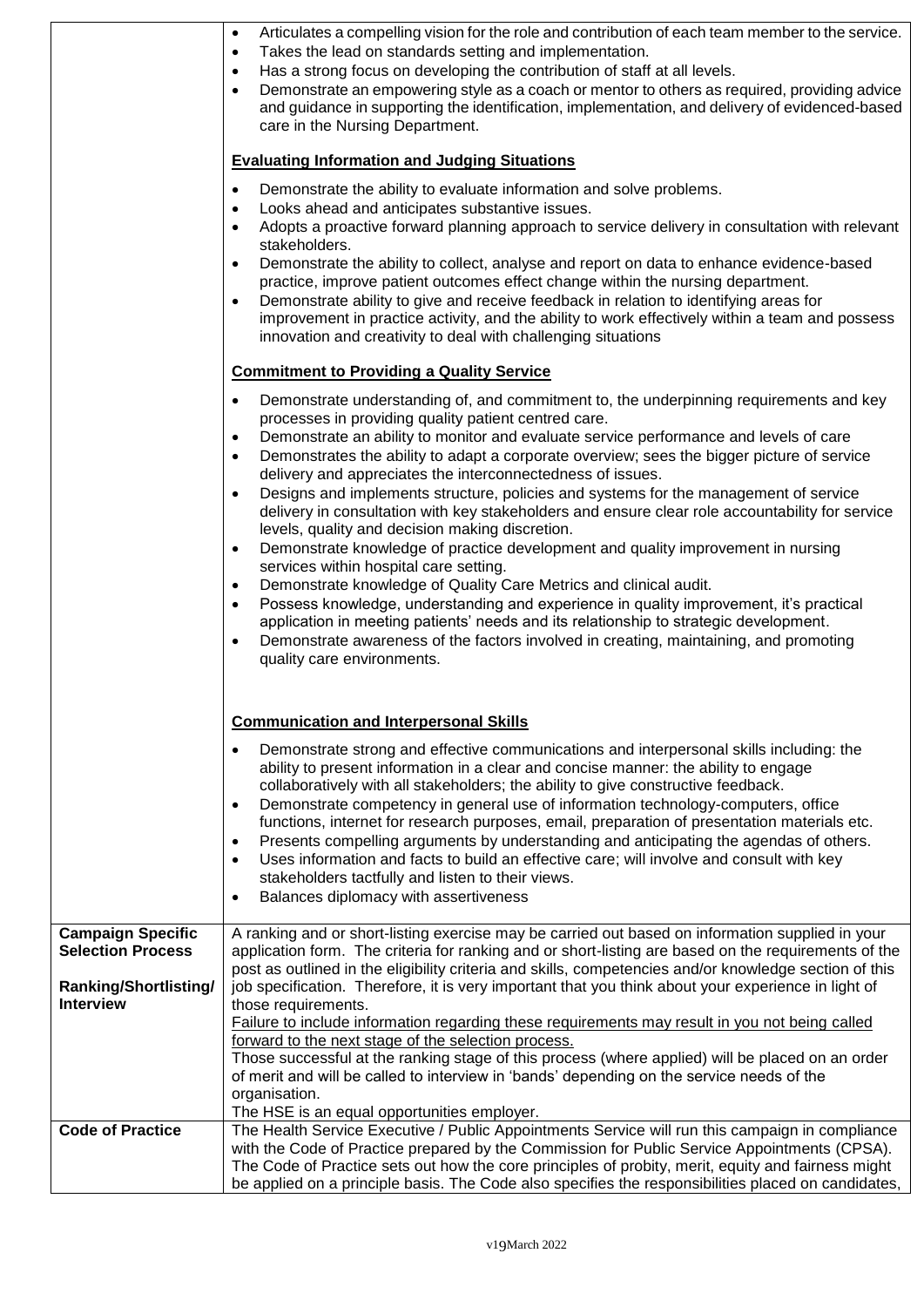

| facilities for feedback to applicants on matters relating to their application when requested, and<br>outlines procedures in relation to requests for a review of the recruitment and selection process<br>and review in relation to allegations of a breach of the Code of Practice.<br>Information in relation to the appeals process is available in the document "Additional Campaign<br>Information" posted with each vacancy under Section 7. |
|-----------------------------------------------------------------------------------------------------------------------------------------------------------------------------------------------------------------------------------------------------------------------------------------------------------------------------------------------------------------------------------------------------------------------------------------------------|
| Codes of practice are published by the CPSA and are available on www.cpsa.ie                                                                                                                                                                                                                                                                                                                                                                        |
| The reform programme outlined for the Health Services may impact on this role and as structures<br>change the job description may be reviewed.                                                                                                                                                                                                                                                                                                      |
| This job description is a guide to the general range of duties assigned to the post holder. It is                                                                                                                                                                                                                                                                                                                                                   |
| intended to be neither definitive nor restrictive and is subject to periodic review with the employee                                                                                                                                                                                                                                                                                                                                               |
| concerned.                                                                                                                                                                                                                                                                                                                                                                                                                                          |

## **Terms and Conditions of Employment**

| <b>Tenure</b>       | The current vacancy available is a pensionable, permanent and whole-time<br>position.<br>A panel may be created from which future permanent and specified purpose<br>vacancies of full or part time duration may be filled                                                                                                                                                                                                                                                                                                                                                                                   |
|---------------------|--------------------------------------------------------------------------------------------------------------------------------------------------------------------------------------------------------------------------------------------------------------------------------------------------------------------------------------------------------------------------------------------------------------------------------------------------------------------------------------------------------------------------------------------------------------------------------------------------------------|
|                     | Appointment as an employee of the Health Service Executive is governed by the<br>Health Act 2004 and the Public Service Management (Recruitment and<br>Appointment) Act 2004 and Public Service Management (Recruitment and<br>Appointments) Amendment Act 2013.                                                                                                                                                                                                                                                                                                                                             |
| <b>Remuneration</b> | The Salary scale for the post as at 01/10/2021 is:                                                                                                                                                                                                                                                                                                                                                                                                                                                                                                                                                           |
|                     | €69,133, €69,570, €71,052, €72,579, €74,100, €75,633, €77,154                                                                                                                                                                                                                                                                                                                                                                                                                                                                                                                                                |
|                     | (Grade Code 2906), (Band 3)                                                                                                                                                                                                                                                                                                                                                                                                                                                                                                                                                                                  |
|                     | New appointees to any grade start at the minimum point of the scale.<br>Incremental credit will be applied for recognised relevant service in Ireland and<br>abroad (Department of Health Circular 2/2011). Incremental credit is normally<br>granted on appointment, in respect of previous experience in the Civil Service,<br>Local Authorities, Health Service and other Public Service Bodies and Statutory<br>Agencies.                                                                                                                                                                                |
| <b>Working Week</b> | The standard working week applying to the post is 39 hours.                                                                                                                                                                                                                                                                                                                                                                                                                                                                                                                                                  |
| <b>Annual Leave</b> | The annual leave associated with the post will be confirmed at job offer stage.                                                                                                                                                                                                                                                                                                                                                                                                                                                                                                                              |
| Superannuation      | This is a pensionable position with the NRH and the successful candidate will<br>upon appointment become a member of the appropriate pension scheme.<br>The terms of the Voluntary Hospitals Superannuation Scheme and the<br>Voluntary Hospitals Spouses and Children's Scheme or the Single Public<br>Service Pension Scheme will apply to the position. Superannuation<br>contributions at the appropriate rate will be payable in accordance with the<br>provisions of these schemes.<br>Pension scheme membership will be notified upon appointment and confirmed<br>within the contract of employment. |
| Age                 | The Public Service Superannuation (Age of Retirement) Act, 2018* set 70<br>years as the compulsory retirement age for public servants.<br>* Public Servants not affected by this legislation:<br>Public servants joining the public service or re-joining the public service with a<br>26 week break in service, between 1 April 2004 and 31 December 2012 (new<br>entrants) have no compulsory retirement age.                                                                                                                                                                                              |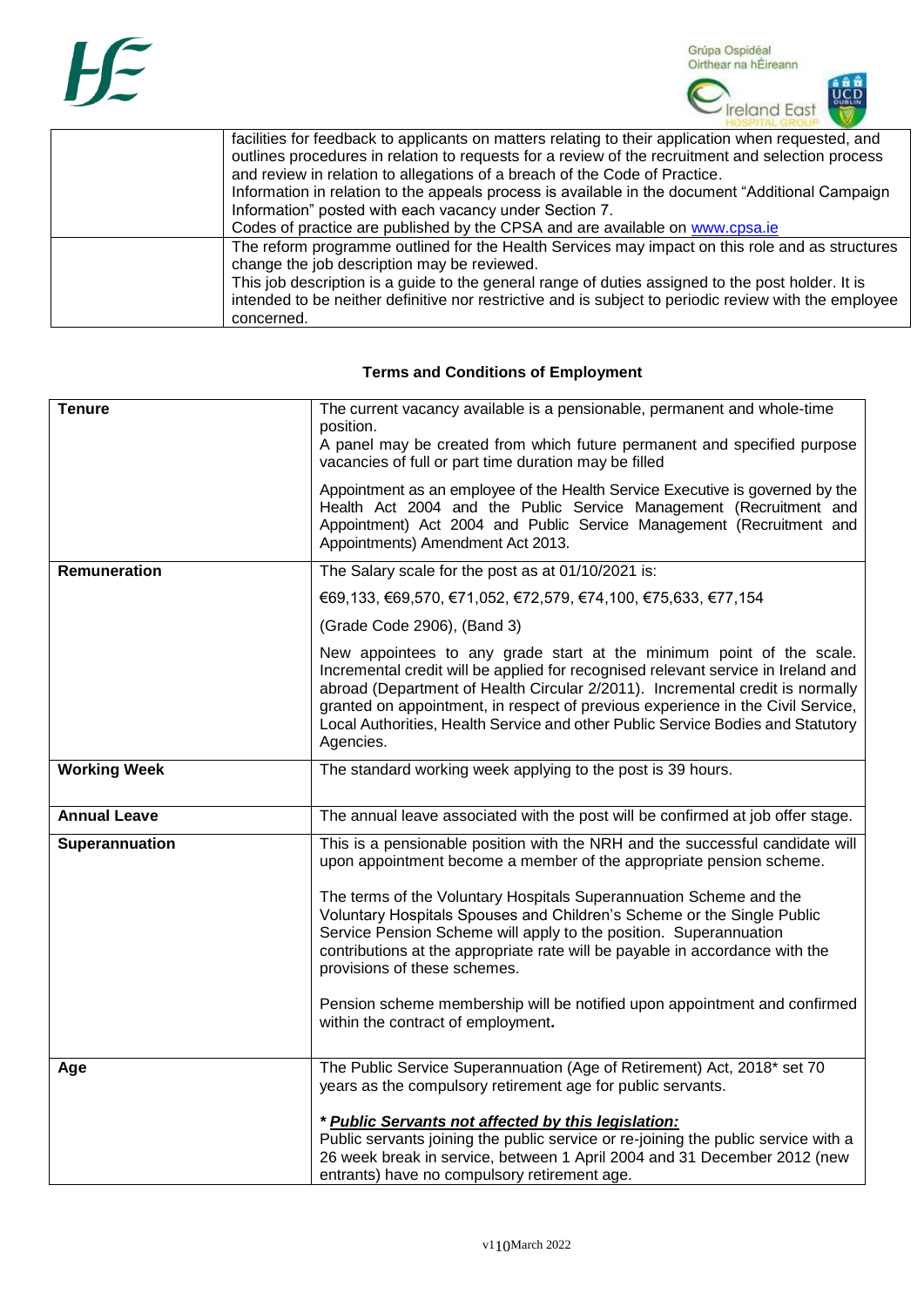|                                                                       | Public servants, joining the public service or re-joining the public service after<br>a 26 week break, after 1 January 2013 are members of the Single Pension<br>Scheme and have a compulsory retirement age of 70.                                                                                                                                                                                                                                                                                                                                                                                                                                                     |
|-----------------------------------------------------------------------|-------------------------------------------------------------------------------------------------------------------------------------------------------------------------------------------------------------------------------------------------------------------------------------------------------------------------------------------------------------------------------------------------------------------------------------------------------------------------------------------------------------------------------------------------------------------------------------------------------------------------------------------------------------------------|
| <b>Mandated Person Children First</b><br>Act 2015                     | As a mandated person under the Children First Act 2015 you will have a legal<br>obligation                                                                                                                                                                                                                                                                                                                                                                                                                                                                                                                                                                              |
|                                                                       | To report child protection concerns at or above a defined threshold to<br>TUSLA.                                                                                                                                                                                                                                                                                                                                                                                                                                                                                                                                                                                        |
|                                                                       | To assist Tusla, if requested, in assessing a concern which has been the<br>subject of a mandated report                                                                                                                                                                                                                                                                                                                                                                                                                                                                                                                                                                |
|                                                                       | You will remain a mandated person for the duration of your appointment to<br>your current post or for the duration of your appointment to such other post as<br>is included in the categories specified in the Ministerial Direction. You will<br>receive full information on your responsibilities under the Act on appointment.                                                                                                                                                                                                                                                                                                                                       |
| <b>Protection of Persons Reporting</b><br><b>Child Abuse Act 1998</b> | As this post is one of those designated under the Protection of Persons<br>Reporting Child Abuse Act 1998, appointment to this post appoints one as a<br>designated officer in accordance with Section 2 of the Act. You will remain a<br>designated officer for the duration of your appointment to your current post or<br>for the duration of your appointment to such other post as is included in the<br>categories specified in the Ministerial Direction. You will receive full information<br>on your responsibilities under the Act on appointment.                                                                                                            |
| Confidentiality                                                       | In the course of your employment, you may have access to, or hear information<br>concerning, the medical or personal affairs of patients and/or staff, or other<br>health service business. Such records and information are strictly confidential<br>and, unless acting on the instructions of an authorised officer, on no account<br>must information concerning staff, patients or other health service business be<br>divulged or discussed except in the performance of normal duty. In addition,<br>records must never be left in such a manner that unauthorised persons can<br>obtain access to them and must be left in safe custody when no longer required. |
| Please note the following<br><b>General Conditions</b>                | Employee must attend fire lectures and drills periodically and must<br>observe fire orders.                                                                                                                                                                                                                                                                                                                                                                                                                                                                                                                                                                             |
|                                                                       | All accidents with the department must be reported immediately in line<br>with the Safety, Health and Welfare at Work Act, 1989, and all staff<br>must comply with all safety regulations.                                                                                                                                                                                                                                                                                                                                                                                                                                                                              |
|                                                                       | In line with the Public Health (Tobacco) Acts 2002 & 2004, smoking<br>within buildings of the Health Service Executive is not permitted.                                                                                                                                                                                                                                                                                                                                                                                                                                                                                                                                |
|                                                                       | The Health Service Executive is not responsible for the loss or theft of<br>personal belongings.                                                                                                                                                                                                                                                                                                                                                                                                                                                                                                                                                                        |
| <b>Infection Control</b>                                              | Have a working knowledge of Health Information and Quality Authority (HIQA)<br>Standards as they apply to the role for example, Standards for Healthcare,<br>National Standards for the Prevention and Control of Healthcare Associated<br>Infections, Hygiene Standards etc.                                                                                                                                                                                                                                                                                                                                                                                           |
| <b>Pre-Employment Health</b>                                          | What to expect following the interview stage:                                                                                                                                                                                                                                                                                                                                                                                                                                                                                                                                                                                                                           |
| <b>Assessment</b>                                                     | Prior to commencing in this role a person will be required to complete a form<br>declaring their health status which is reviewed by the National Rehabilitation<br>Hospital's Occupational Health Service and if required undergo a medical<br>assessment with this department. Any person employed must be fully<br>competent and capable of undertaking the duties attached to the office and be<br>in a state of health such as would indicate a reasonable prospect of ability to<br>render regular and efficient service.                                                                                                                                          |
| <b>Validation of Qualifications &amp;</b><br><b>Experience</b>        | Any credit given to a candidate at interview, in respect of claims to qualifications,<br>training and experience is provisional and is subject to verification. The<br>recommendation of the interview board is liable to revision if the claimed<br>qualification, training or experience is not proven.                                                                                                                                                                                                                                                                                                                                                               |